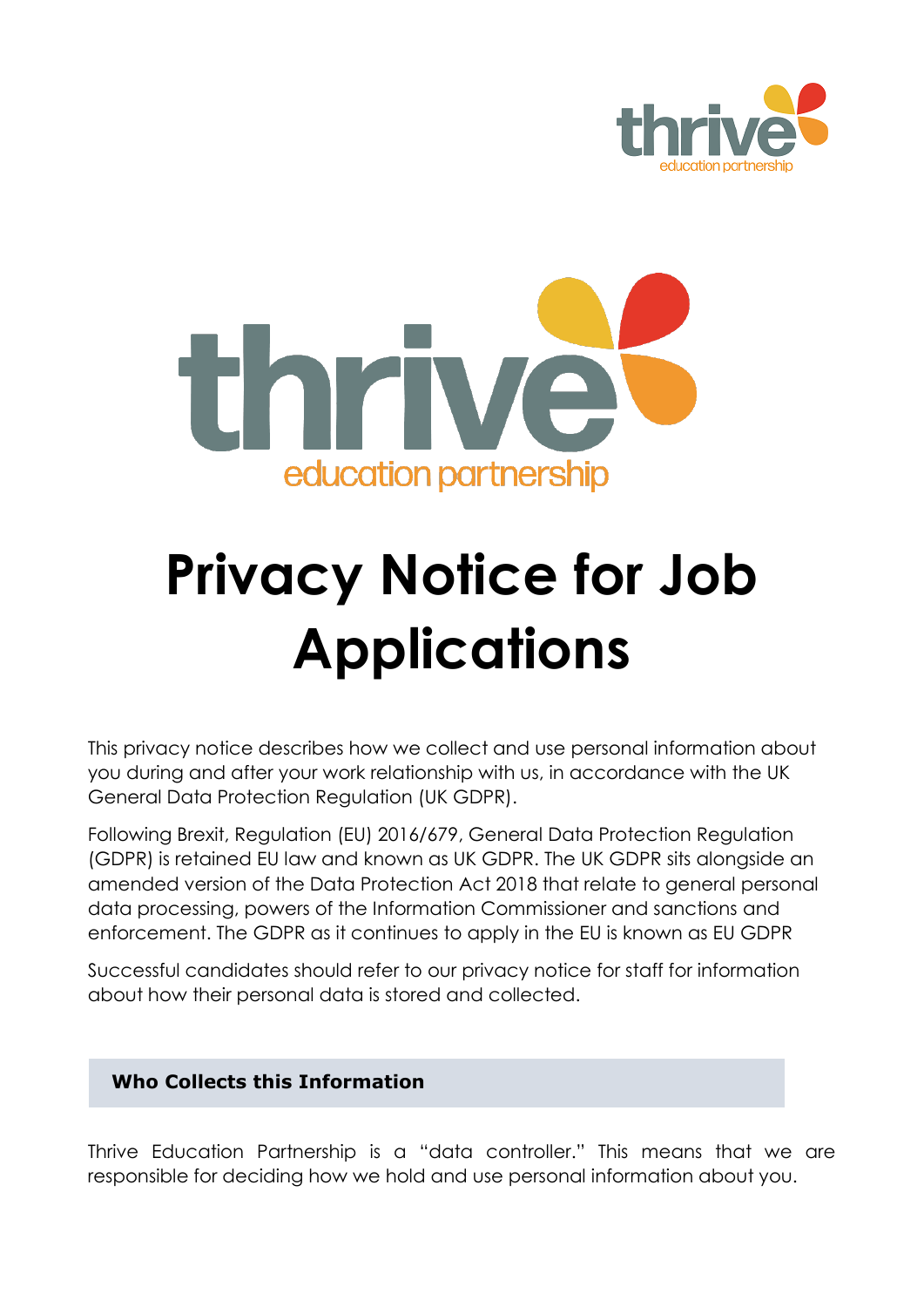We are required under data protection legislation to notify you of the information contained in this privacy notice. This notice does not form part of any contract of employment or other contract to provide services and we may update this notice at any time.

It is important that you read this notice, together with any other policies mentioned within this privacy notice. This will assist you with understanding how we process your information and the procedures we take to protect your personal data.

# **Data Protection Principles**

We will comply with the data protection principles when gathering and using personal information, as set out in our data protection policy.

# **Categories of Information We Collect, Process, Hold and Share**

We may collect, store and use the following categories of personal information about you up to the shortlisting stage of the recruitment process: -

- Personal information and contact details such as name, title, addresses, date of birth, marital status, phone numbers and personal email addresses;
- Emergency contact information such as names, relationship, phone numbers and email addresses;
- Information collected during the recruitment process that we retain during your employment including proof of right to work in the UK, information entered on the application form, CV, qualifications;
- Details of your employment history including job titles, salary and working hours;
- Information regarding your criminal record as required by law to enable you to work with children;
- Details of your referees and references;
- Your racial or ethnic origin, sex, religious or similar beliefs.

We may also collect information after the shortlisting and interview stage in order to make a final decision on where to recruit, including criminal record information, references, information regarding qualifications. We may also ask about details of any conduct, grievance or performance issues, appraisals, time and attendance from references provided by you.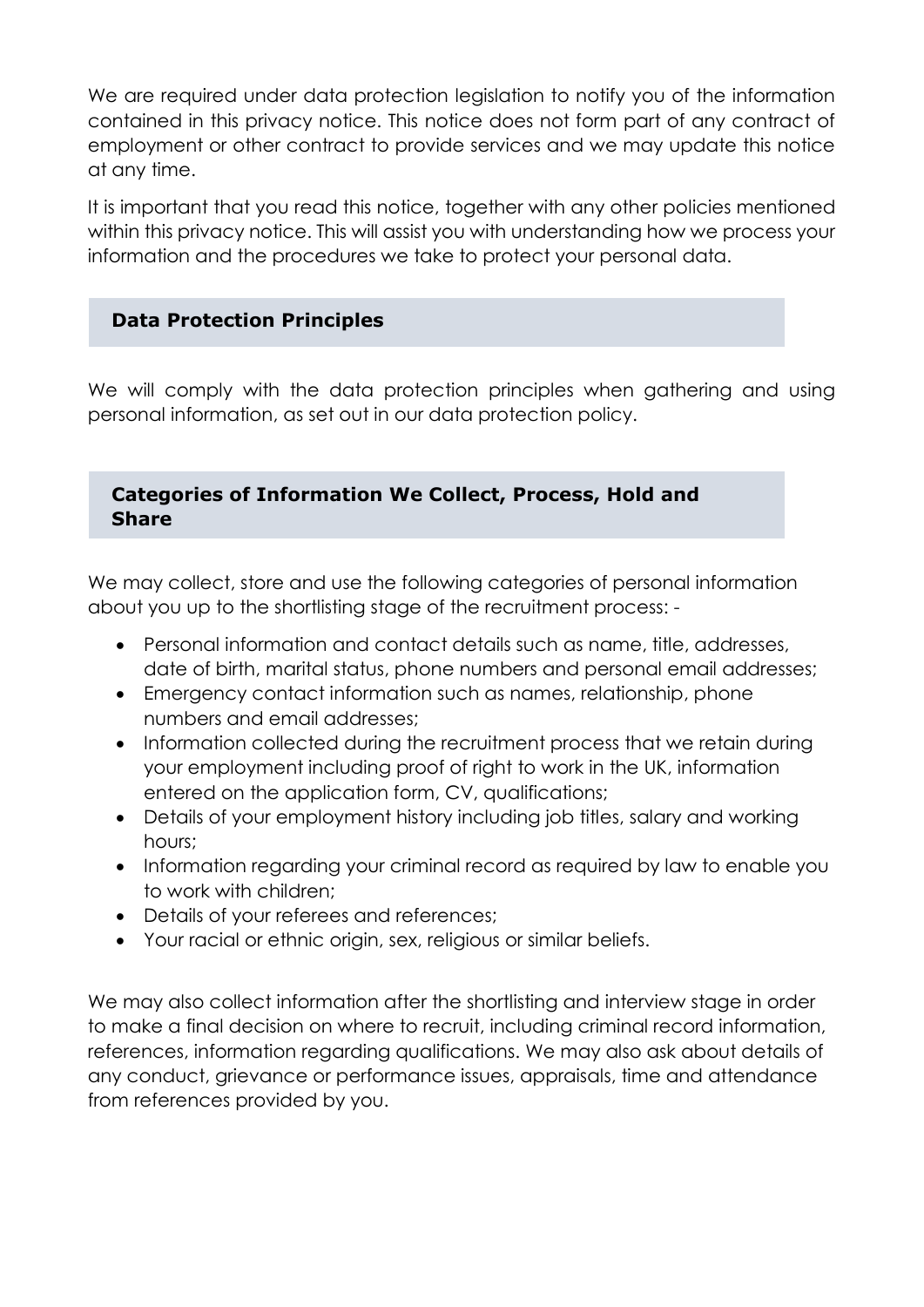## **How We Collect this Information**

We may collect this information from you, your referees, your education provider, relevant professional bodies the Home Office and from the DBS.

## **How We Use Your Information**

We will only use your personal information when the law allows us to. Most commonly, we will use your information in the following circumstances:

- Where we need to take steps to enter into a contract with you;
- Where we need to comply with a legal obligation (such as health and safety legislation, under statutory codes of practice and employment protection legislation);
- Where it is needed in the public interest or for official purposes;
- Where it is necessary for our legitimate interests (or those of a third party) and your interests, rights and freedoms do not override those interests.
- Where you have provided your consent for us to process your personal data.

Generally, the purpose of us collecting your data is to enable us to facilitate safe recruitment and determine suitability for the role. We also collect data in order to carry out equal opportunities monitoring and to ensure appropriate access arrangements are put in place if required.

If you fail to provide certain information when requested, we may not be able to take the steps to enter into a contract with you, or we may be prevented from complying with our legal obligations.

We will only use your personal information for the purposes for which we collected it, unless we reasonably consider that we need to use it for another reason and that reason is compatible with the original purpose.

#### **How We Use Particularly Sensitive Information**

Sensitive personal information (as defined under the UK GDPR as "special category data") require higher levels of protection and further justification for collecting, storing, and using this type of personal information. We may process this data in the following circumstances:

- In limited circumstances, with your explicit written consent;
- Where we need to carry out our legal obligations in line with our data protection policy;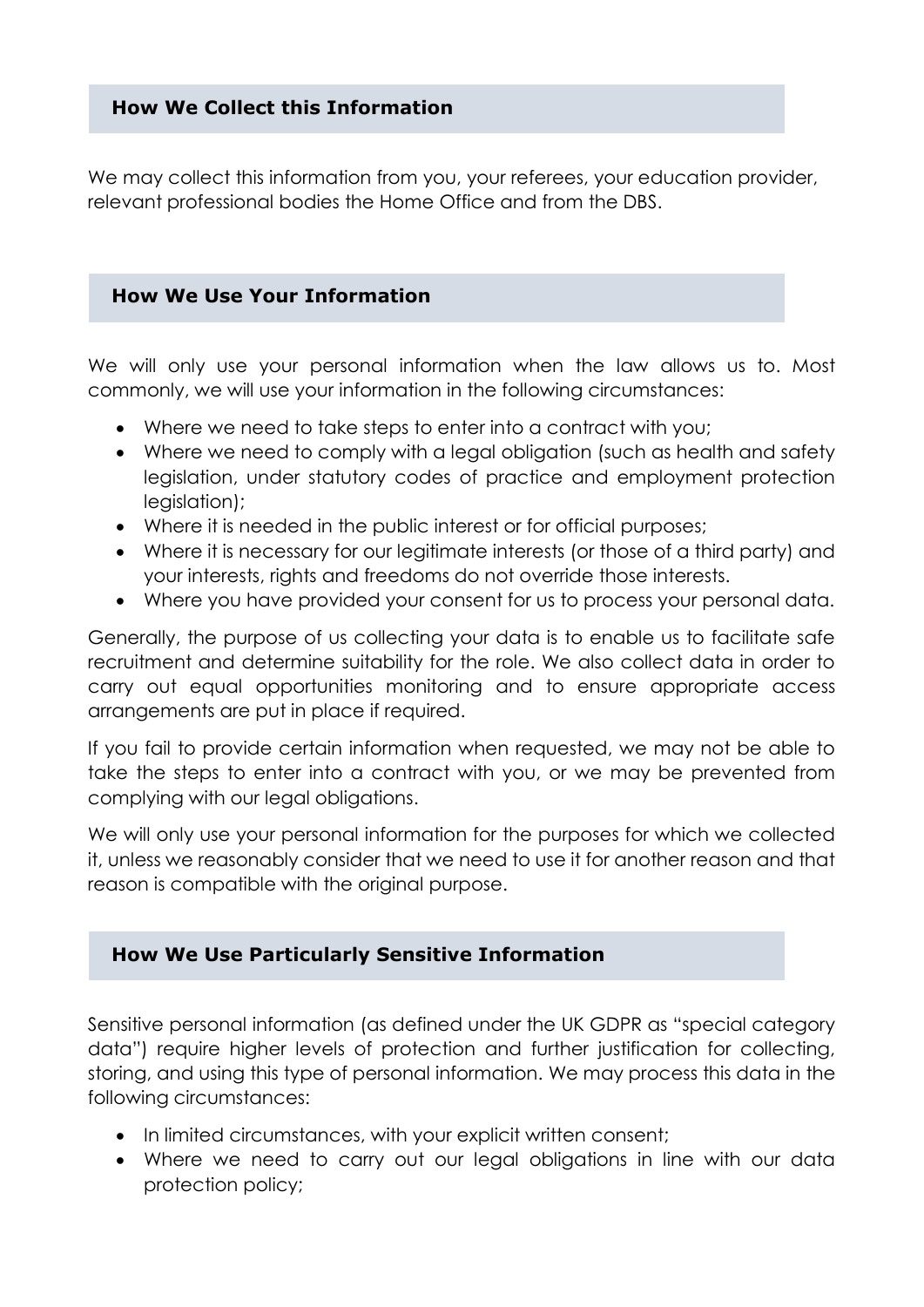- Where it is needed in the public interest, such as for equal opportunities monitoring (or in relation to our pension scheme);
- Where it is needed in relation to legal claims or where it is necessary to protect your interests (or someone else's interests) and you are not capable of giving your consent.

## **Criminal Convictions**

We may only use information relating to criminal convictions where the law allows us to do so. This will usually be where it is necessary to carry out our legal obligations. We will only collect information about criminal convictions if it is appropriate given the nature of the role and where we are legally able to do so.

Where appropriate we will collect information about criminal convictions as part of the recruitment process or we may be notified of such information directly by you in the course of working for us.

# **Sharing Data**

We may need to share your data with third parties, including third party service providers where required by law, where it is necessary to administer the working relationship with you or where we have another legitimate interest in doing so.

These include the following: -

- Academic or regulatory bodies to validate qualifications/experience (for example the teaching agency);
- Referees;
- Other schools;
- DBS; and
- Recruitment and supply agencies.
- Within the Trust in order to meet our legal obligations for sharing data with it;
- other schools within the Trust.

We may also need to share some of the above categories of personal information with other parties, such as HR consultants and professional advisers. Usually, information will be anonymised but this may not always be possible. The recipients of the information will be bound by confidentiality obligations. We may also be required to share some personal information with our regulators or as required to comply with the law.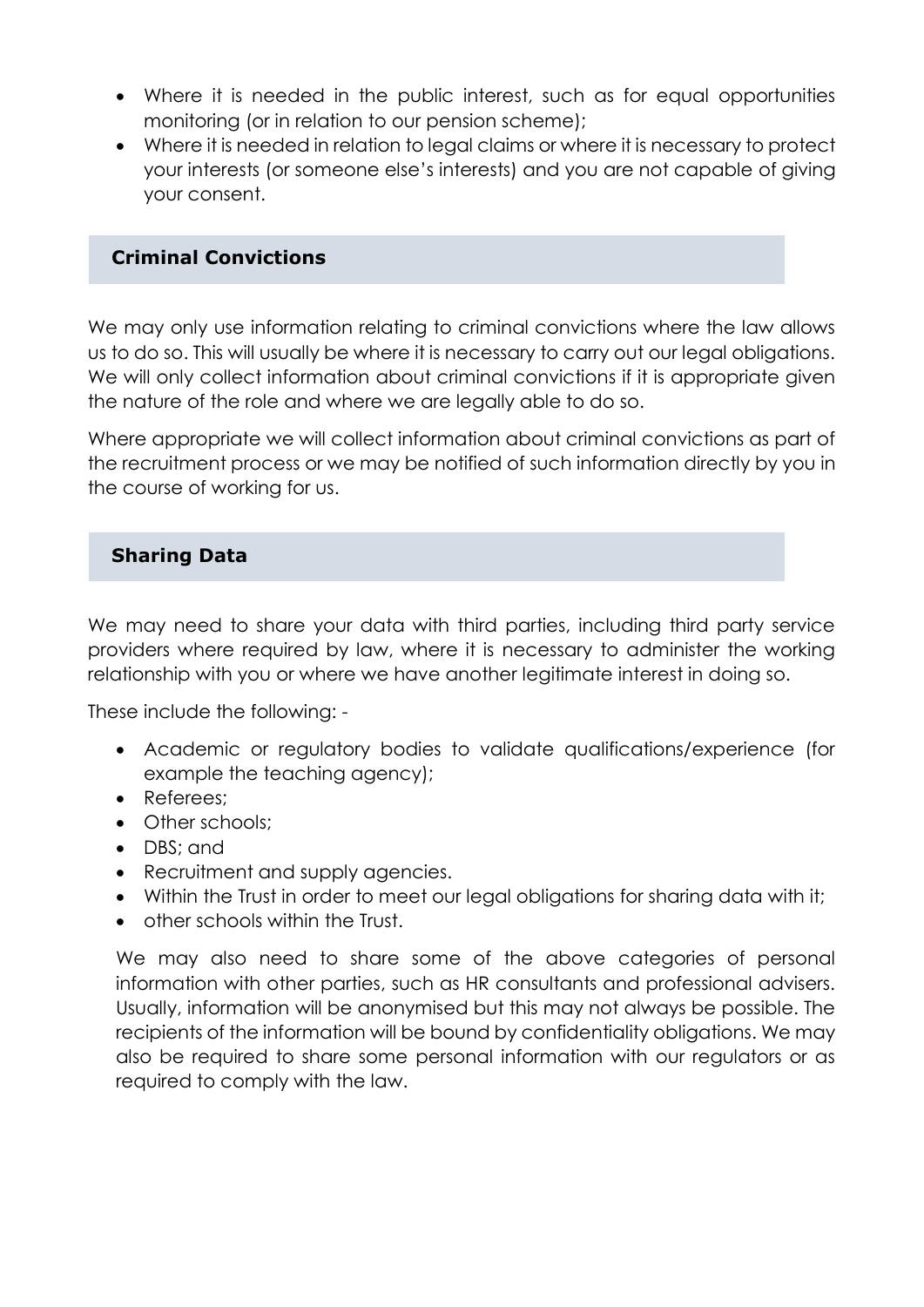## **Retention Periods**

Except as otherwise permitted or required by applicable law or regulation, the School only retains personal data for as long as necessary to fulfil the purposes they collected it for, as required to satisfy any legal, accounting or reporting obligations, or as necessary to resolve disputes.

Once we have finished recruitment for the role you applied for, we will then store your information in accordance with our Retention Policy/Schedule. This can be found on our website

**Security**

We have put in place measures to protect the security of your information (i.e. against it being accidentally lost, used or accessed in an unauthorised way). In addition, we limit access to your personal information to those employees, agents, contractors and other third parties who have a business need to know. Details of these measures are available in our Data Protection Policy.

You can find further details of our security procedures within our Data Breach Procedures, which can be found on our website.

#### **Your Rights of Access, Correction, Erasure and Restriction**

It is important that the personal information we hold about you is accurate and current. Please keep us informed if your personal information changes during your working relationship with us.

Under certain circumstances by law you have the right to:

- Access your personal information (commonly known as a "subject access request"). This allows you to receive a copy of the personal information we hold about you and to check we are lawfully processing it. You will not have to pay a fee to access your personal information. However, we may charge a reasonable fee if your request for access is clearly unfounded or excessive. Alternatively, we may refuse to comply with the request in such circumstances.
- Correction of the personal information we hold about you. This enables you to have any inaccurate information we hold about you corrected.
- Erasure of your personal information. You can ask us to delete or remove personal data if there is no good reason for us continuing to process it.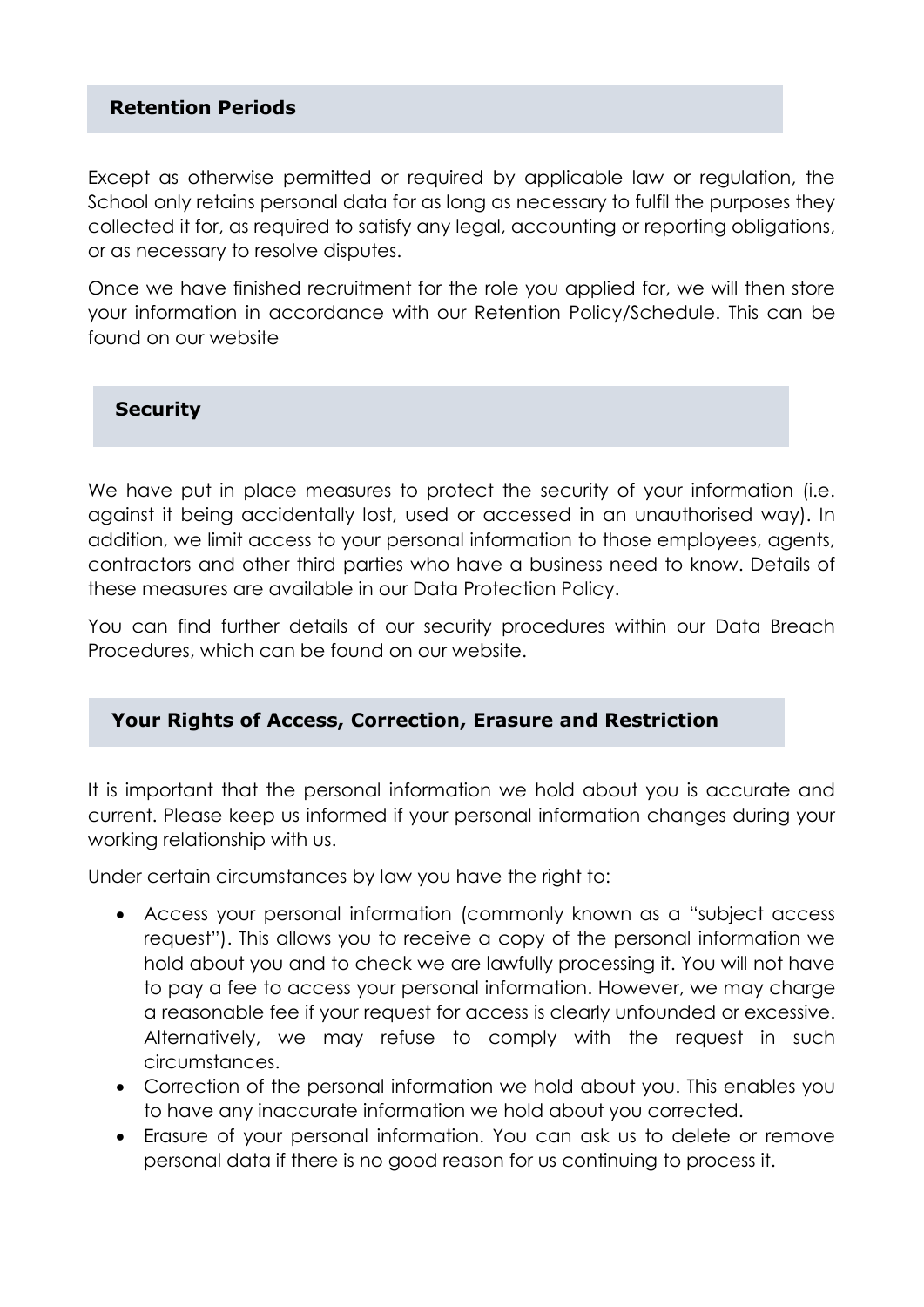- Restriction of processing your personal information. You can ask us to suspend processing personal information about you in certain circumstances, for example, if you want us to establish its accuracy before processing it.
- To object to processing in certain circumstances (for example for direct marketing purposes).
- To transfer your personal information to another party.

If you want to exercise any of the above rights, please contact Trust Business Manager in writing.

We may need to request specific information from you to help us confirm your identity and ensure your right to access the information (or to exercise any of your other rights).

# **Right to Withdraw Consent**

In the limited circumstances where you may have provided your consent to the collection, processing and transfer of your personal information for a specific purpose, you have the right to withdraw your consent for that specific processing at any time. To withdraw your consent, please contact Trust Business Manager. Once we have received notification that you have withdrawn your consent, we will no longer process your information for the purpose or purposes you originally agreed to, unless we have another legitimate basis for doing so in law.

#### **How to Raise a Concern**

We hope that the Trust Business Manager (Data Champion) can resolve any query you raise about our use of your information in the first instance.

We have appointed a data protection officer (DPO) to oversee compliance with data protection and this privacy notice. If you have any questions about how we handle your personal information which cannot be resolve by Judicium, then you can contact the DPO on the details below: -

The Data Champion for the Trust is responsible for overseeing this procedure and, as applicable, developing related policies and privacy guidelines. The Data Champion within the Trust is Zoe Allcott [z.allcott@thrive.ac](mailto:z.allcott@thrive.ac)

Please contact the Data Champion or our DPO, with any questions about the operation of this procedure or if you have any concerns that this procedure is not being, or has not been, followed. In particular, you must always contact the DPO in the following circumstances: